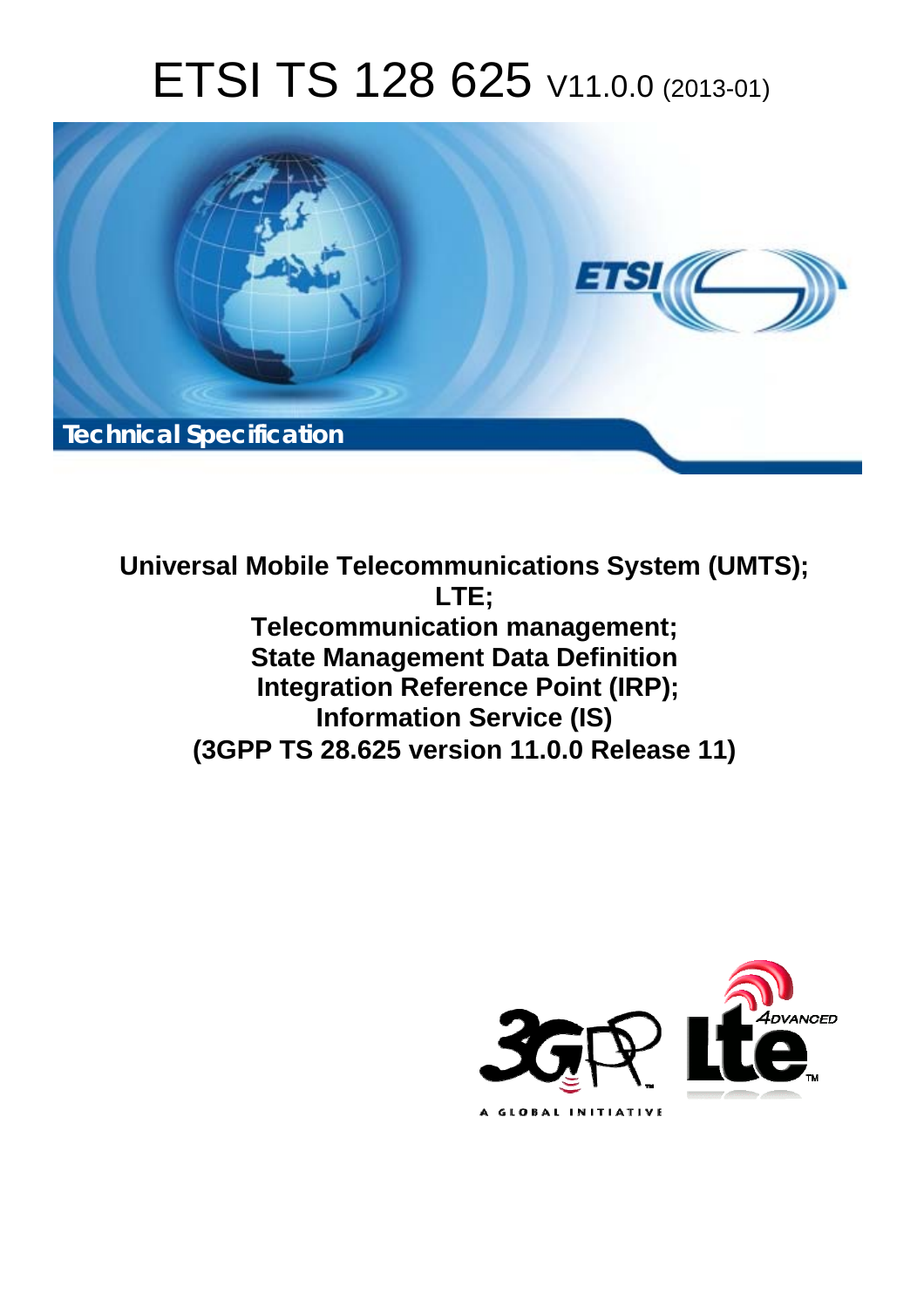Reference DTS/TSGS-0528625vb00

> Keywords LTE,UMTS

#### *ETSI*

#### 650 Route des Lucioles F-06921 Sophia Antipolis Cedex - FRANCE

Tel.: +33 4 92 94 42 00 Fax: +33 4 93 65 47 16

Siret N° 348 623 562 00017 - NAF 742 C Association à but non lucratif enregistrée à la Sous-Préfecture de Grasse (06) N° 7803/88

#### *Important notice*

Individual copies of the present document can be downloaded from: [http://www.etsi.org](http://www.etsi.org/)

The present document may be made available in more than one electronic version or in print. In any case of existing or perceived difference in contents between such versions, the reference version is the Portable Document Format (PDF). In case of dispute, the reference shall be the printing on ETSI printers of the PDF version kept on a specific network drive within ETSI Secretariat.

Users of the present document should be aware that the document may be subject to revision or change of status. Information on the current status of this and other ETSI documents is available at <http://portal.etsi.org/tb/status/status.asp>

If you find errors in the present document, please send your comment to one of the following services: [http://portal.etsi.org/chaircor/ETSI\\_support.asp](http://portal.etsi.org/chaircor/ETSI_support.asp)

#### *Copyright Notification*

No part may be reproduced except as authorized by written permission. The copyright and the foregoing restriction extend to reproduction in all media.

> © European Telecommunications Standards Institute 2013. All rights reserved.

DECT<sup>™</sup>, PLUGTESTS<sup>™</sup>, UMTS<sup>™</sup> and the ETSI logo are Trade Marks of ETSI registered for the benefit of its Members. **3GPP**TM and **LTE**™ are Trade Marks of ETSI registered for the benefit of its Members and of the 3GPP Organizational Partners.

**GSM**® and the GSM logo are Trade Marks registered and owned by the GSM Association.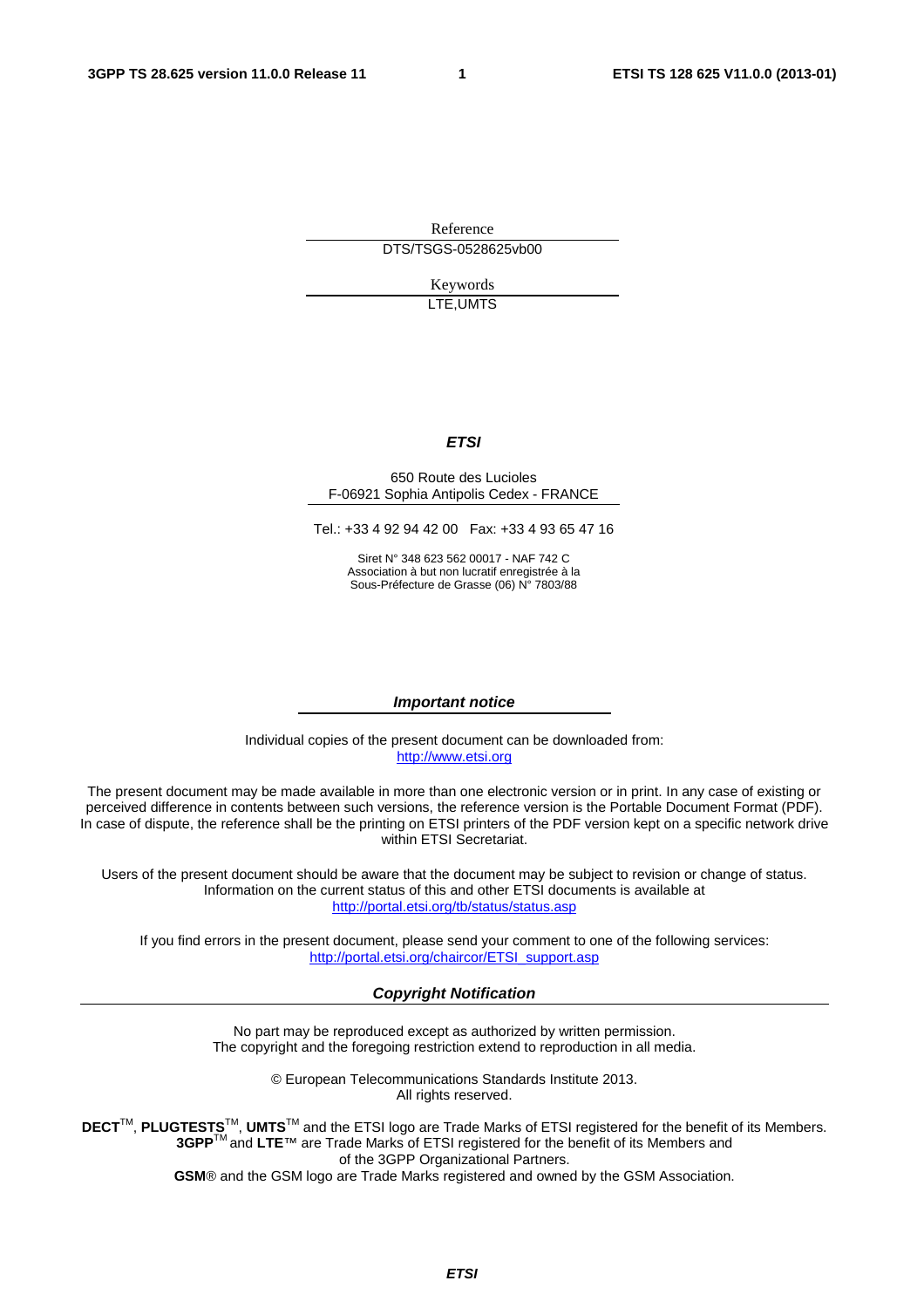## Intellectual Property Rights

IPRs essential or potentially essential to the present document may have been declared to ETSI. The information pertaining to these essential IPRs, if any, is publicly available for **ETSI members and non-members**, and can be found in ETSI SR 000 314: *"Intellectual Property Rights (IPRs); Essential, or potentially Essential, IPRs notified to ETSI in respect of ETSI standards"*, which is available from the ETSI Secretariat. Latest updates are available on the ETSI Web server [\(http://ipr.etsi.org](http://webapp.etsi.org/IPR/home.asp)).

Pursuant to the ETSI IPR Policy, no investigation, including IPR searches, has been carried out by ETSI. No guarantee can be given as to the existence of other IPRs not referenced in ETSI SR 000 314 (or the updates on the ETSI Web server) which are, or may be, or may become, essential to the present document.

### Foreword

This Technical Specification (TS) has been produced by ETSI 3rd Generation Partnership Project (3GPP).

The present document may refer to technical specifications or reports using their 3GPP identities, UMTS identities or GSM identities. These should be interpreted as being references to the corresponding ETSI deliverables.

The cross reference between GSM, UMTS, 3GPP and ETSI identities can be found under <http://webapp.etsi.org/key/queryform.asp>.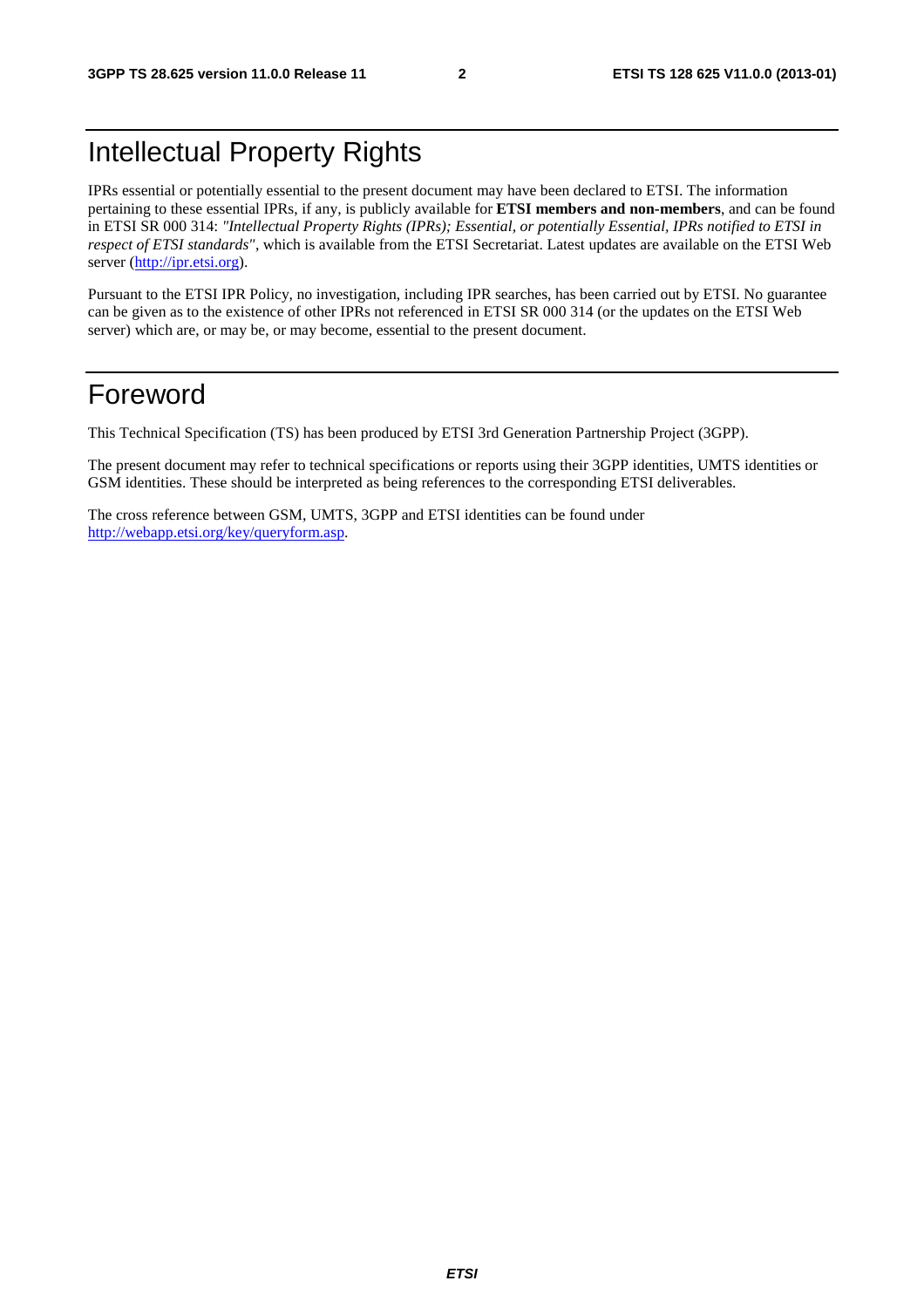$\mathbf{3}$ 

# Contents

| 1                             |  |  |  |  |  |
|-------------------------------|--|--|--|--|--|
| 2                             |  |  |  |  |  |
| 3<br>3.1<br>3.2               |  |  |  |  |  |
| $\overline{4}$                |  |  |  |  |  |
| 4.1                           |  |  |  |  |  |
| 4.2                           |  |  |  |  |  |
| 4.2.1                         |  |  |  |  |  |
| 4.2.2                         |  |  |  |  |  |
| 4.3                           |  |  |  |  |  |
| 4.3.1                         |  |  |  |  |  |
| 4.3.1.1                       |  |  |  |  |  |
| 4.3.1.2<br>4.3.1.3            |  |  |  |  |  |
| 4.4                           |  |  |  |  |  |
| 4.4.1                         |  |  |  |  |  |
| <b>Annex A (informative):</b> |  |  |  |  |  |
|                               |  |  |  |  |  |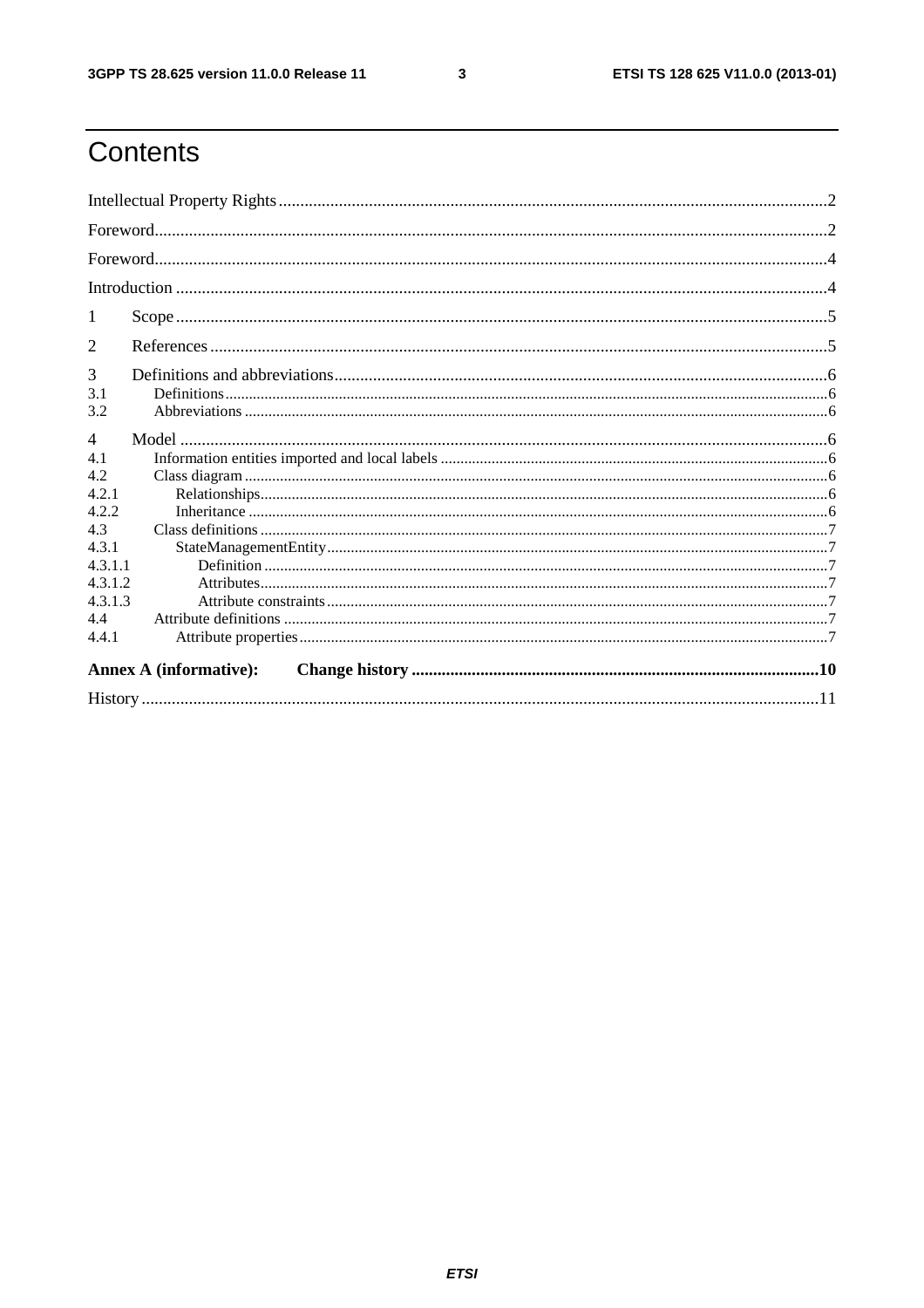### Foreword

This Technical Specification (TS) has been produced by the 3<sup>rd</sup> Generation Partnership Project (3GPP).

The contents of the present document are subject to continuing work within the TSG and may change following formal TSG approval. Should the TSG modify the contents of the present document, it will be re-released by the TSG with an identifying change of release date and an increase in version number as follows:

Version x.y.z

where:

- x the first digit:
	- 1 presented to TSG for information;
	- 2 presented to TSG for approval;
	- 3 or greater indicates TSG approved document under change control.
- y the second digit is incremented for all changes of substance, i.e. technical enhancements, corrections, updates, etc.
- z the third digit is incremented when editorial only changes have been incorporated in the document.

#### **Ready for Converged Management**

This specification is part of a set that has been developed for converged management solutions.

### Introduction

.

The present document is part of a TS-family covering the 3<sup>rd</sup> Generation Partnership Project; Technical Specification Group Services and System Aspects; Telecommunication management; as identified below:

- 28.624 State Management Data Definition Integration Reference Point (IRP); Requirements
- **28.625 State Management Data Definition Integration Reference Point (IRP); Information Service (IS)**
- 28.626 State Management Data Definition Integration Reference Point (IRP); Solution Set (SS) definitions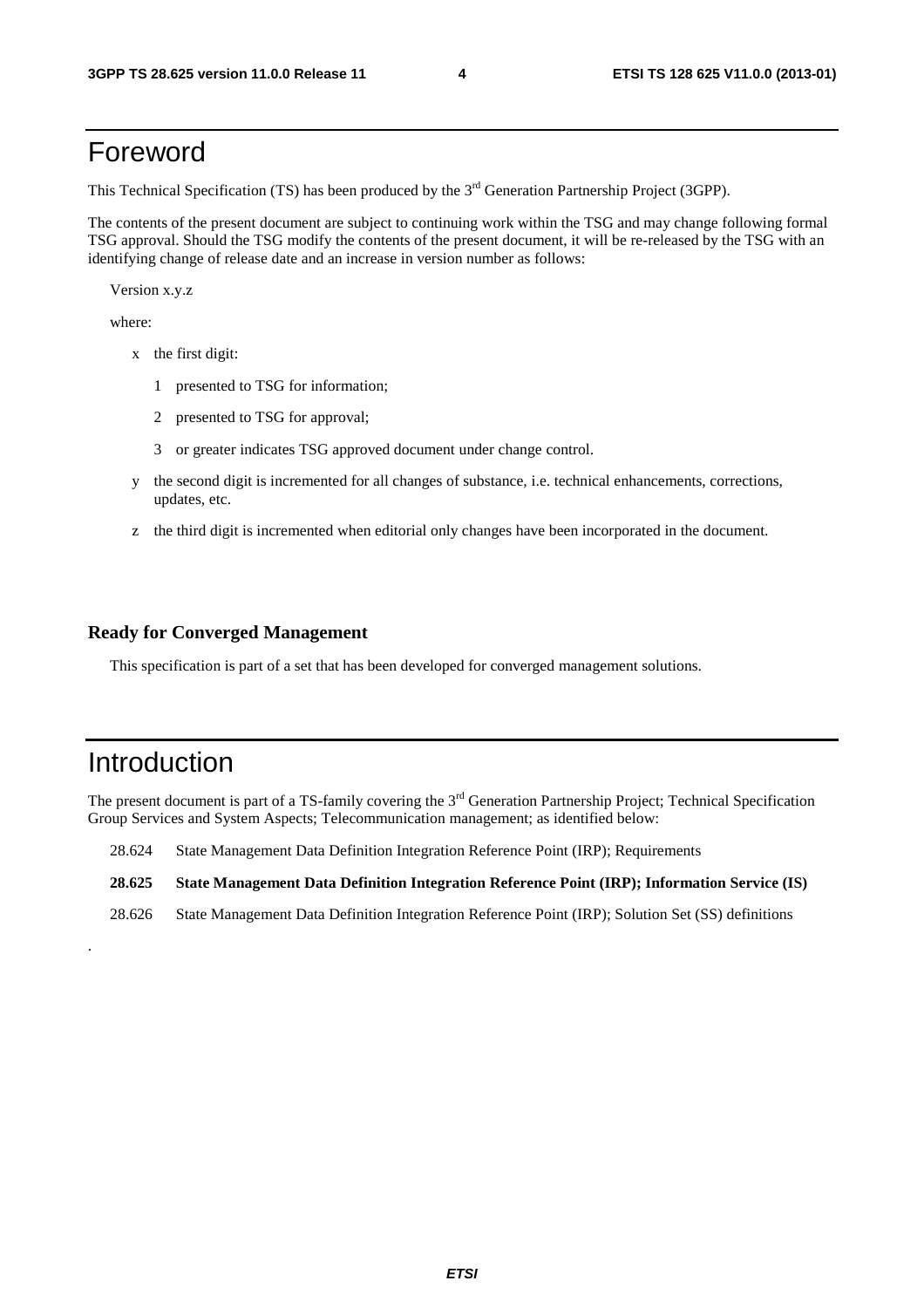### 1 Scope

The present document specifies the State Management Data Definition IRP Information Service that can be communicated between an IRPAgent and an IRPManager for telecommunication network management purposes, including management of converged networks.

The present document specifies the semantics and behaviour of information object class attributes and relations visible across the reference point in a protocol and technology neutral way. It does not define their syntax and encoding.

### 2 References

The following documents contain provisions which, through reference in this text, constitute provisions of the present document.

- References are either specific (identified by date of publication, edition number, version number, etc.) or non-specific.
- For a specific reference, subsequent revisions do not apply.
- For a non-specific reference, the latest version applies. In the case of a reference to a 3GPP document (including a GSM document), a non-specific reference implicitly refers to the latest version of that document *in the same Release as the present document*.
- [1] 3GPP TS 32.101: "Telecommunication management; Principles and high level requirements".
- [2] 3GPP TS 32.102: "Telecommunication management; Architecture".
- [3] 3GPP TS 32.300: "Telecommunication management; Configuration Management (CM); Name convention for Managed Objects".
- [4] 3GPP TS 32.302: "Telecommunication management; Configuration Management (CM); Notification Integration Reference Point (IRP): Information Service (IS)".
- [5] 3GPP TS 32.312: "Telecommunication management; Generic Integration Reference Point (IRP) management; Information Service (IS)".
- [6] 3GPP TS 32.600: "Telecommunication management; Configuration Management (CM); Concept and high-level requirements".
- [7] ITU-T Recommendation X.731: "Information technology Open Systems Interconnection Systems Management: State management function".
- [8] ITU-T Recommendation X.733: "Information technology Open Systems Interconnection Systems Management: Alarm reporting function".
- [9] 3GPP TS 32.111-2: "Telecommunication management; Fault Management; Part 2: Alarm Integration Reference Point (IRP): Information Service (IS)".
- [10] 3GPP TS 32.662: "Telecommunication management; Configuration Management (CM); Kernel CM Information Service (IS)".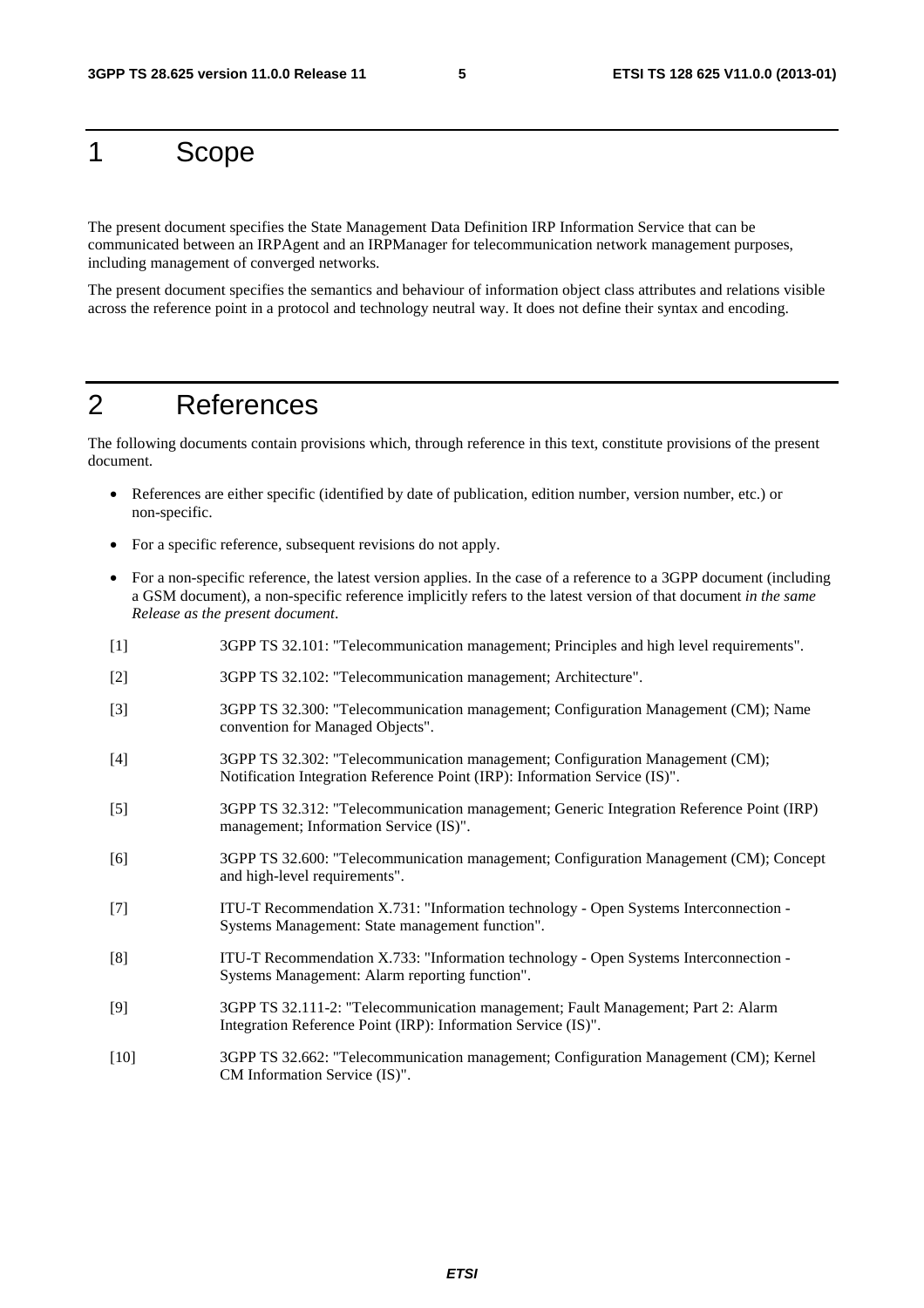# 3 Definitions and abbreviations

#### 3.1 Definitions

For the purposes of the present document, the terms and definitions given in 3GPP TS 32.101 [1], 3GPP TS 32.102 [2] and 3GPP TS 32.600 [6] apply.

### 3.2 Abbreviations

For the purposes of the present document, the following abbreviations apply:

| <b>Configuration Management</b>              |
|----------------------------------------------|
| Element Manager                              |
| <b>Information Object Class</b>              |
| <b>Integration Reference Point</b>           |
| Information Service (see 3GPP TS 32.101 [1]) |
| Mandatory                                    |
| Network Element                              |
| Network Manager                              |
| <b>Network Resource</b>                      |
| Optional                                     |
| <b>Object Management Group</b>               |
| <b>Operations System</b>                     |
| <b>Quality of Service</b>                    |
| Unified Modelling Language (OMG)             |
|                                              |

### 4 Model

### 4.1 Information entities imported and local labels

| Label reference | Local label |
|-----------------|-------------|
|                 |             |

### 4.2 Class diagram

#### 4.2.1 Relationships

There is no relationship.

#### 4.2.2 Inheritance

There are no inheritance relationships.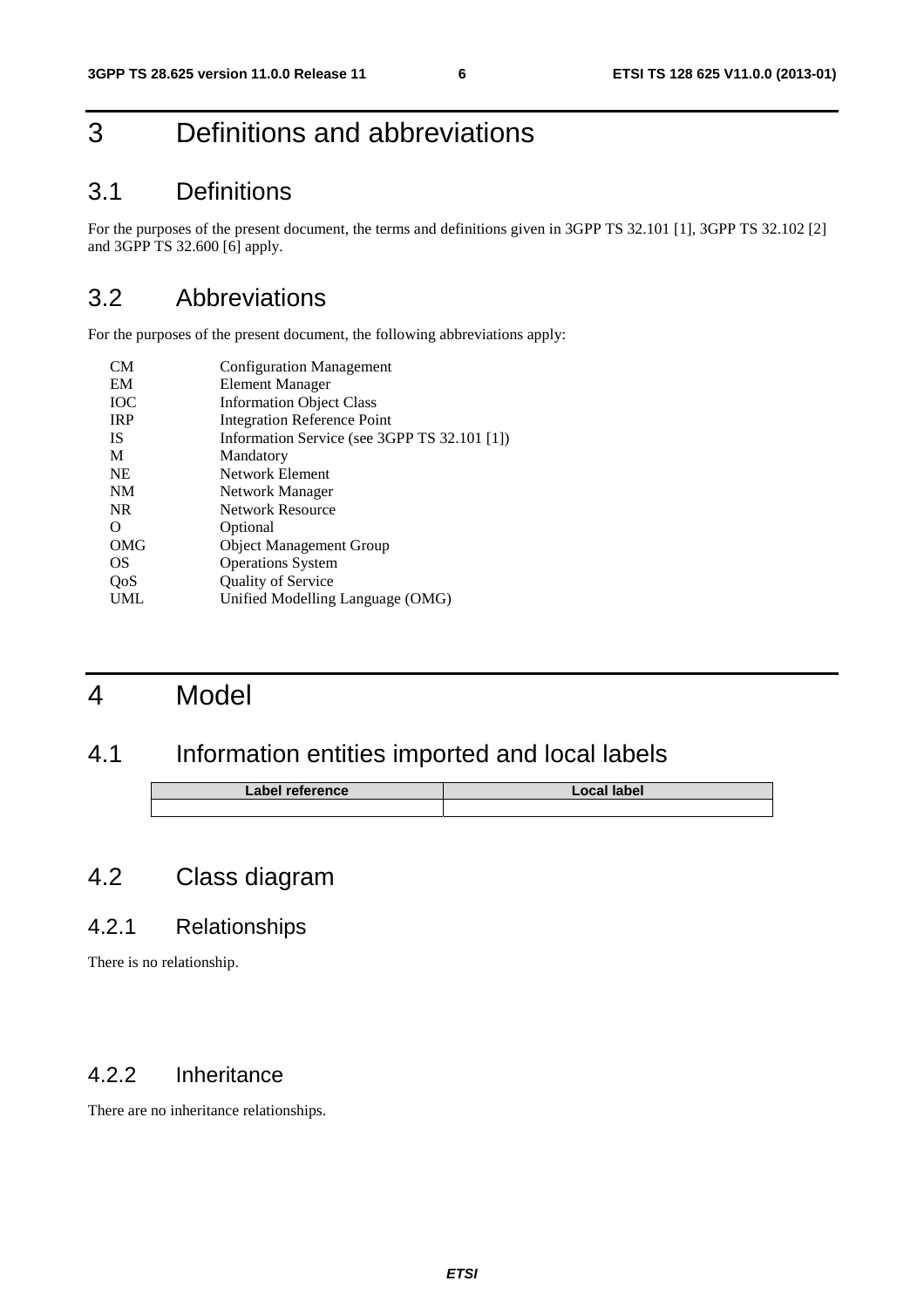### 4.3 Class definitions

#### 4.3.1 StateManagementEntity

#### 4.3.1.1 Definition

StateManagementEntity is a Archetype, that may represent any IOC defined in the Network Resource Models, e.g. Generic Network Resource Model, Core Network Resource Model, UTRAN Network Resource Model or GERAN Network Resource Model.

The attributes defined for this Archetype can be imported and used in any IOC of the Network Resource Models, where such attributes are needed. These attributes shall be used in the same way as defined in the ITU-T Recommendation X.731 [7] and ITU-T Recommendation X.733 [8], unless otherwise stated. That document gives also examples of state diagrams, defining possible state transitions when one or more of the state attributes defined here are used in a class.

#### 4.3.1.2 Attributes

The following attributes are defined for this Archetype.

| <b>Attribute Name</b> |  |  |  |  |
|-----------------------|--|--|--|--|
| operationalState      |  |  |  |  |
| usageState            |  |  |  |  |
| administrativeState   |  |  |  |  |
| alarmStatus           |  |  |  |  |
| proceduralStatus      |  |  |  |  |
| availabilityStatus    |  |  |  |  |
| controlStatus         |  |  |  |  |
| standbyStatus         |  |  |  |  |
| unknownStatus         |  |  |  |  |

4.3.1.3 Attribute constraints

None.

#### 4.4 Attribute definitions

#### 4.4.1 Attribute properties

The following table gives the definition and legal values for each attribute.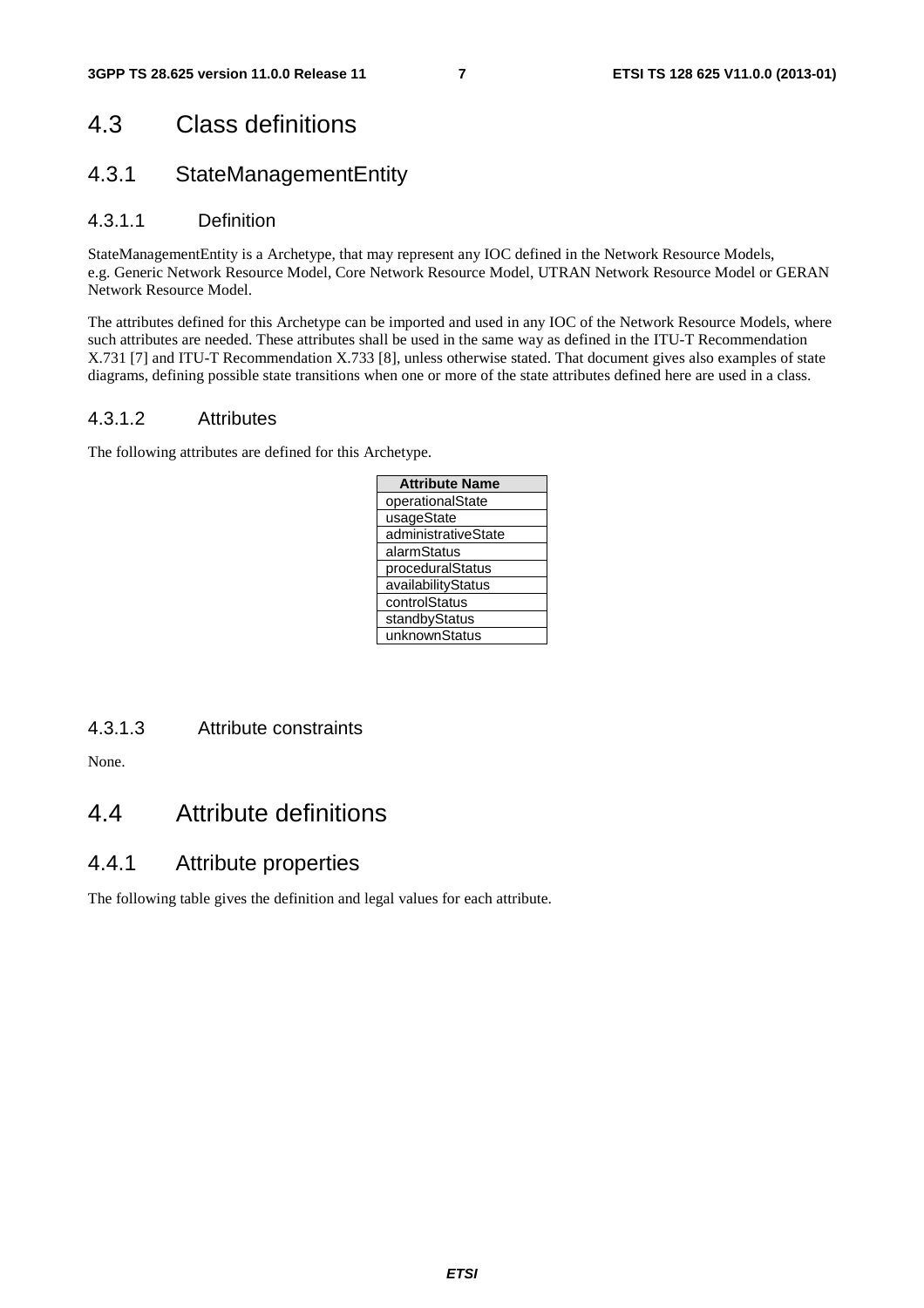| <b>Attribute Name</b> | <b>Documentation and Allowed Values</b>                                                                                                                                                                                                                                                                                                                                                                                               | <b>Properties</b>                                                                                                |
|-----------------------|---------------------------------------------------------------------------------------------------------------------------------------------------------------------------------------------------------------------------------------------------------------------------------------------------------------------------------------------------------------------------------------------------------------------------------------|------------------------------------------------------------------------------------------------------------------|
| operationalState      | It indicates the operational state of the object instance. "It describes<br>whether or not the resource is physically installed and working." [7]<br>This attribute is READ-ONLY.<br>The meaning of these values is as defined in ITU-T<br>Recommendation X.731 [7].<br>allowedValues: 'Enabled', 'Disabled'                                                                                                                          | type: String<br>multiplicity: 1<br>isOrdered: N/A<br>isUnique: N/A<br>defaultValue: None<br>isNullable: False    |
| usageState            | It indicates the usage state of the object instance. "It describes<br>whether or not the resource is actively in use at a specific instant,<br>and if so, whether or not it has spare capacity for additional users at<br>that instant." [7] This attribute is READ-ONLY.<br>The meaning of these values is as defined in ITU-T<br>Recommendation X.731 [7].<br>allowedValues: "Idle", "Active", "Busy"                               | type: String<br>multiplicity: 1<br>isOrdered: N/A<br>isUnique: N/A<br>defaultValue: None<br>isNullable: False    |
| te                    | administrativeSta It indicates the administrative state of the object instance. "It<br>describes the permission to use or prohibition against using the<br>resource, imposed through the management services." [7]<br>The meaning of these values is as defined in ITU-T<br>Recommendation X.731 [7].<br>allowedValues: "Locked", "Shutting down", "Unlocked"                                                                         | type: String<br>multiplicity: 1<br>isOrdered: N/A<br>isUnique: N/A<br>defaultValue: None<br>isNullable: False    |
| alarmStatus           | It indicates the alarm status of the object instance. This is mapped to type: String<br>the perceived severity of the most severe active alarm associated to multiplicity: 1<br>the object instance.<br>The meaning of these values is as defined for the attribute perceived is Unique: N/A<br>severity in ITU-T Recommendation X.733 [8].<br>allowedValues: "Cleared", "Indeterminate", "Warning", "Minor",<br>"Major", "Critical", | isOrdered: N/A<br>defaultValue: None<br>isNullable: False                                                        |
|                       | proceduralStatus It indicates the procedural status of the object instance.<br>The meaning of these values is as defined in ITU-T<br>Recommendation X.731 [7].<br>allowedValues: "Initialisation required", "Not initialised", "Initialising",<br>"Reporting", "Terminating".                                                                                                                                                         | type: String<br>multiplicity: 1*<br>isOrdered: False<br>isUnique: True<br>defaultValue: None<br>isNullable: True |
|                       | availabilityStatus  It indicates the availability status of the object instance.<br>The meaning of these values is as defined in ITU-T<br>Recommendation X.731 [7].<br>allowedValues: "In test", "Failed", "Power off", "Off line", "Off duty",<br>"Dependency", "Degraded", "Not installed", "Log full"                                                                                                                              | type: String<br>multiplicity: 1*<br>isOrdered: False<br>isUnique: True<br>defaultValue: None<br>isNullable: True |
| controlStatus         | It indicates the control status of the object instance.<br>The meaning of these values is as defined in ITU-T<br>Recommendation X.731 [7].<br>allowedValues: "Subject to test", "Part of services locked",<br>"Reserved for test", "Suspended"                                                                                                                                                                                        | type: String<br>multiplicity: 1*<br>isOrdered: False<br>isUnique: True<br>defaultValue: None<br>isNullable: True |
| standbyStatus         | It indicates the standby status of the object instance.<br>The meaning of these values is as defined in ITU-T<br>Recommendation X.731 [7].<br>allowedValues: "Hot standby", "Cold standby", "Providing service",                                                                                                                                                                                                                      | type: String<br>multiplicity: 1<br>isOrdered: N/A<br>isUnique: N/A<br>defaultValue: None                         |
|                       |                                                                                                                                                                                                                                                                                                                                                                                                                                       | isNullable: False                                                                                                |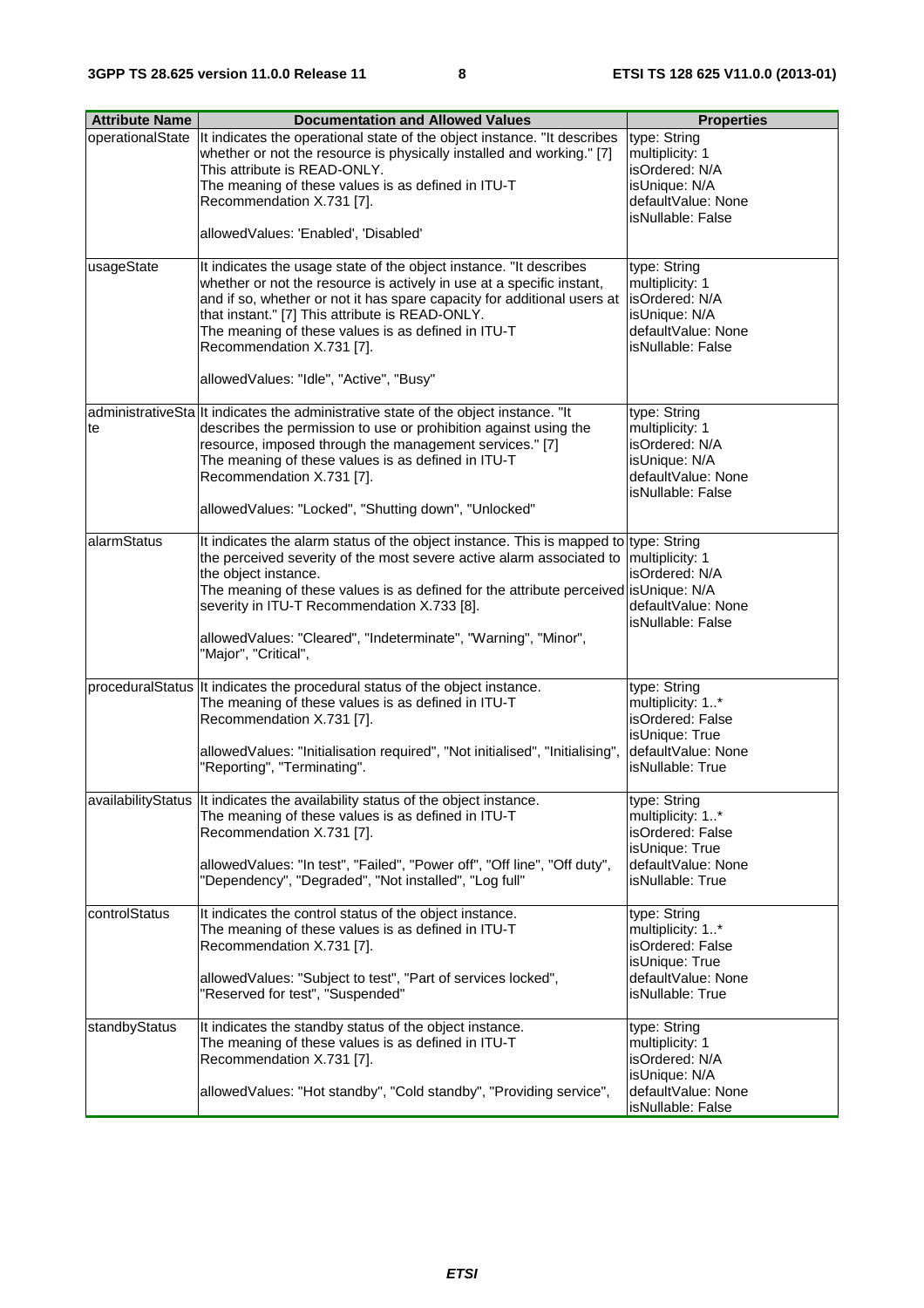| <b>Attribute Name</b> | <b>Documentation and Allowed Values</b>                                                                                                                                                                                                                                                                                                                               | <b>Properties</b>                                                                                                |
|-----------------------|-----------------------------------------------------------------------------------------------------------------------------------------------------------------------------------------------------------------------------------------------------------------------------------------------------------------------------------------------------------------------|------------------------------------------------------------------------------------------------------------------|
| <b>UnknownStatus</b>  | It indicates whether the state of the resource represented by the<br>Imanaged object is unknown.<br>True" (state is unknown, the values of the state attributes may not<br>reflect the actual state of the resource);<br>"False" (state is known, the values of the state attributes reflect the<br>actual state of the resource).<br>allowedValues: "True", "False". | type: String<br>multiplicity: 1<br>lisOrdered: N/A<br>isUnique: N/A<br>IdefaultValue: None<br>lisNullable: False |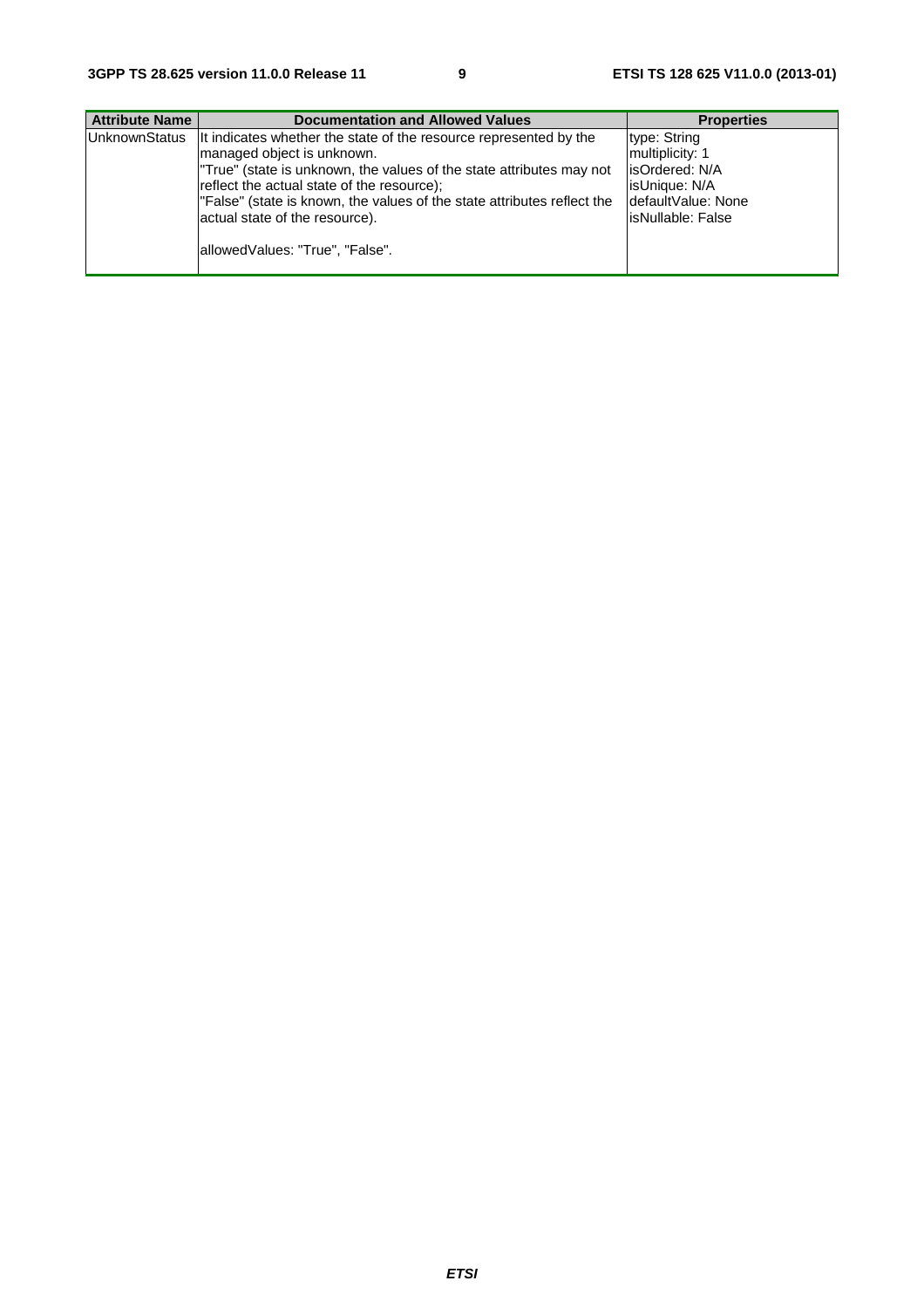# Annex A (informative): Change history

| <b>Change history</b> |              |              |  |  |                                         |              |            |
|-----------------------|--------------|--------------|--|--|-----------------------------------------|--------------|------------|
| <b>Date</b>           | <b>ITSG#</b> | TSG Doc.  CR |  |  | <b>ReviSubiect/Comment</b>              | <b>IOI</b> d | <b>New</b> |
| 2012-10               |              |              |  |  | <b>First Draft</b>                      |              | 0.1.0      |
| 2012-12               |              |              |  |  | Draft sent for Information and Approval | 0.1.0        | 1.0.0      |
| 2012-12               |              |              |  |  | New version after approval              | 1.0.0        | 11.0.0     |